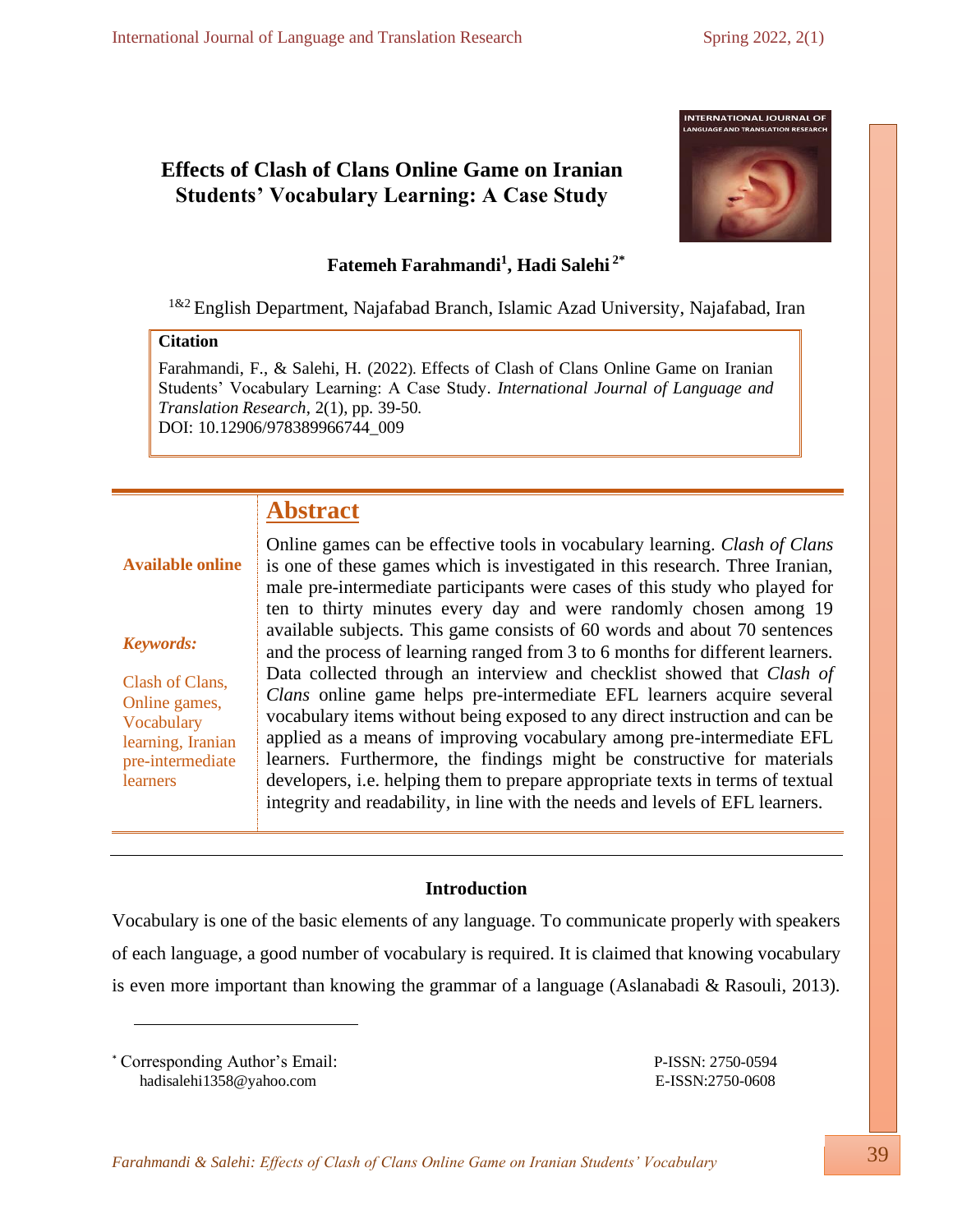Due to its fundamental role in language learning, vocabulary has been the focus of excessive studies and various methods have been applied and tested to find effective ways of vocabulary learning. Many people all over the world allocate plentiful time and energy to learning various languages especially English.

According to Harmer (1991), if language structure performs the role of a skeleton, vocabulary is its flesh and main organs. The inadequate vocabulary results in the incapability of learners to communicate (Jafari et al., 2013). Nowadays, with the emergence of computers, the Internet, and their related games, students devote a considerable part of their leisure time to working or playing with the computer or the Internet. Recently, these devices are widely applied in education and are going to make a revolution in different fields and EFL is not an exception.

However, some teachers have a negative attitude towards applying these types of games as educational tools, especially for young learners. Therefore, studying their impact on English learning seems essential. Recently, language games are regarded as one of the best ways of language teaching. Based on information processing theory, although reciting something leads to its understanding and recalling, this learning method may result in anxiety, distraction, and exhaustion (Wei et al., 2018). According to Vlachopoulos and Makri (2017), recently, online or digital games have contributed to effective learning. They also mentioned that in the realm of online instruction researching the effects of online and video games has attracted the attention of the majority of experts such as instructors, students, and game developers. Language games consist of some elements such as rules, competition, comfort, and learning (Salehi, 2017). Providing the students with a fun environment for learning is the characteristic of language games (Valipour & Assadi Aidinlou, 2014). Vocabulary acquisition seems to occur in a relaxed, motivating, and enjoyable atmosphere where learners can concentrate on new words and their contextual usage (Ashraf et al., 2014). Some aids such as games, drawings, illustrations, and humorous behaviors can make the learning environment fun and enjoyable (Ashraf et al., 2014). Games remove the emotional barriers of the learners' minds and offer them enough motivation and instant force to use the target language (Vossoughi & Clair, 1994). Games make the learners more active, autonomous, and familiar with the environment and the world (Eskandari et al., 2014).

Among different games*, Clash of Clans* has gained high popularity among Iranian teenagers. *Clash of Clans* is a freemium mobile massively multiplayer online video game made and published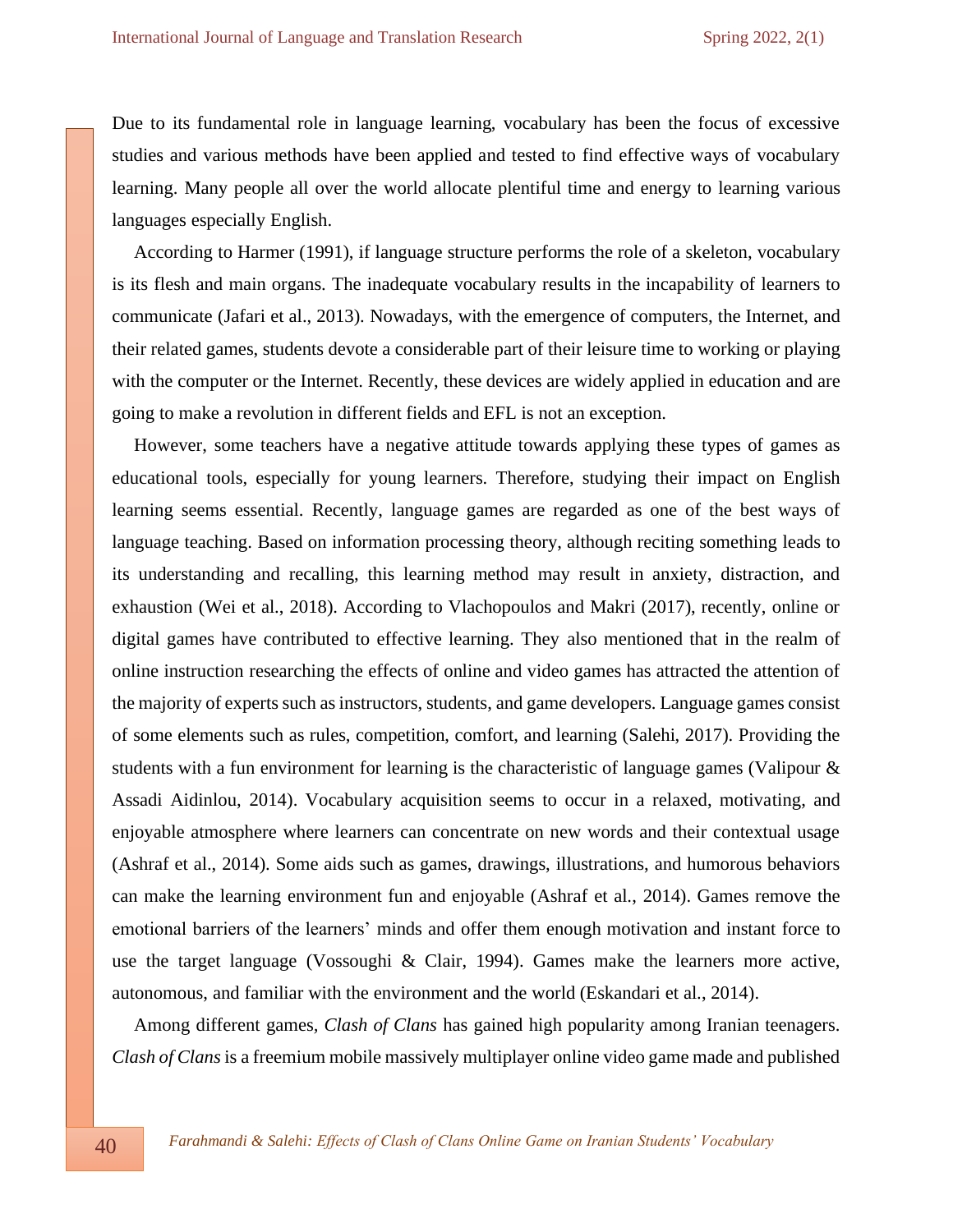by supercell. The game was developed for iPhone OS which is a mobile operating system created and developed by Apple Inc in August 2012, and Google Play for Android in October 2013. In this game, the players build their villages using the resources gained from attacking other players through the game fighting features. The main recourses are gold, elixir, and dark elixir. Players can join to create clans, groups of up to fifty people who can then partake in clan wars together, donate and receive troops and talk together (Djawa, 2018). Despite studying English for several years before going to the university, most Iranian students perform poorly in English and especially in vocabulary. Their books are reading-oriented and teaching methods are often boring to them. They may also recognize a word in a written or spoken form and consider it an acquired word while they may be unable to use it appropriately.

#### **Problem**

 Learning should take place in an enjoyable setting. However, due to the time limitations and curriculum requirements, it is difficult to establish such an amazing, challenging, and exciting situation in classrooms as the *Clash of Clans* online game does. Parents and curriculum developers prefer textbook-oriented syllabi and teaching through an online game is not regarded as a means of instruction in Iran. This study shows that it seems necessary for the curriculum designers and instructors to allocate some parts of their class times to play this game or perhaps some other similar online games and to try to shift the attention of the whole society from merely formal textbook-oriented instruction to a combination of game-based and textbook-based instruction.

# **Literature Review**

In this part, previous studies related to this research will be discussed under the two main categories of theoretical and empirical backgrounds**.**

## **Theoretical Background**

 According to Hays, Wolf, and Wolfe (1996), vocabulary learning never stops and demands a continuous effort. This aim cannot be achieved in a short period. To get a good mastery of vocabulary, solely looking up the words in dictionaries and applying them in sentences does not suffice. One vocabulary may consist of several complex meanings; therefore, contexts of other words in sentences and paragraphs of texts are required. Not only are the student's responsibility to know the meaning of a vocabulary in a text, but also the text itself should help learners to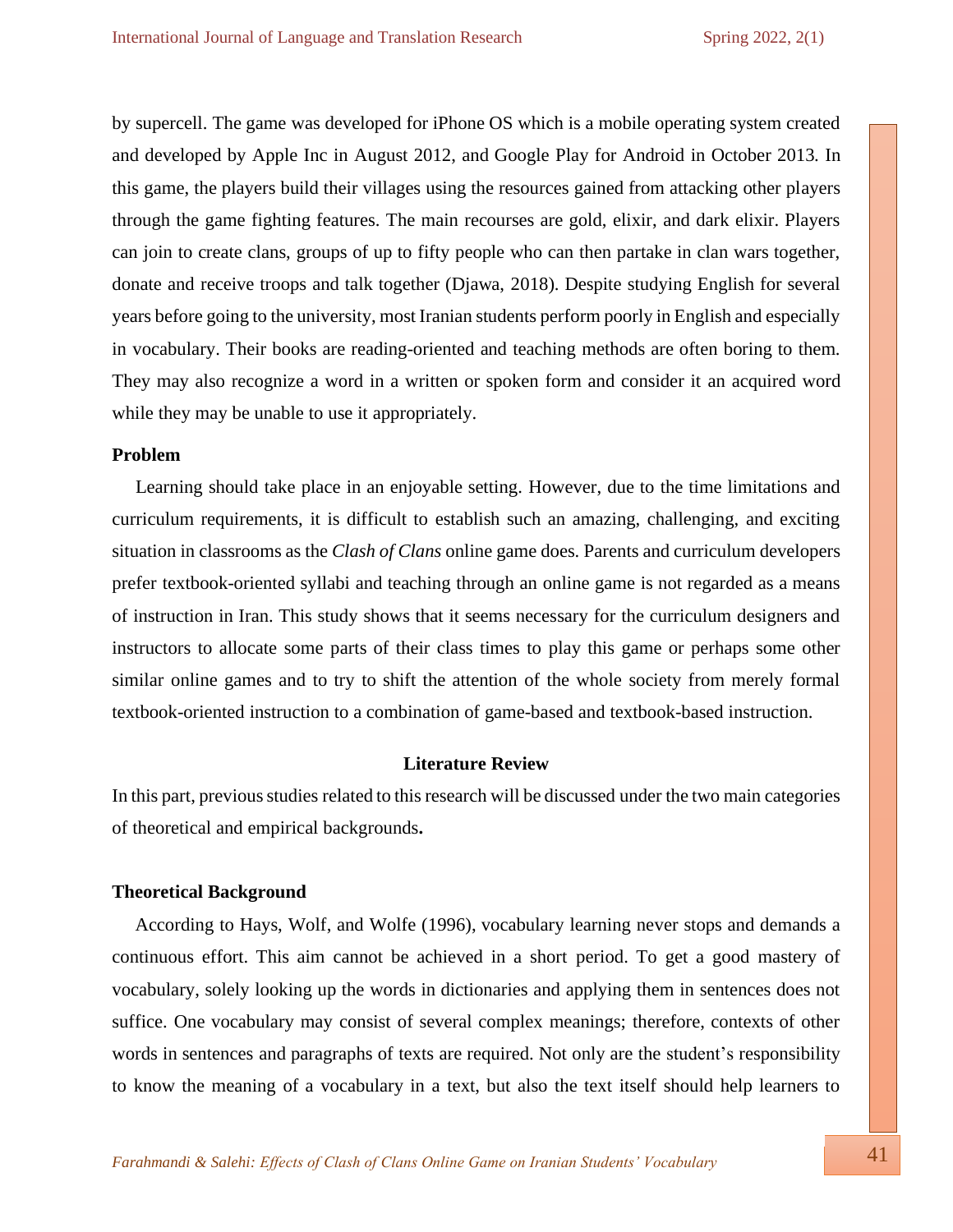decipher the meaning of that word. Written contexts provide the learners with a plentiful number of vocabulary while it is not the case with oral contexts (Hays et al., 1996).

Regardless of being a first, second, or foreign language, vocabulary learning plays a crucial role in all languages. Although it is not considered a primary concern of language teaching, vocabulary learning has been the subject of abundant research, and willingness to investigate this skill has grown rapidly. Researchers, teachers, and students are seeking more appropriate ways of vocabulary learning. Nowadays, language specialists have globally accepted that lexical competence is the core of communicative competence, the ability to do successful communication (Cody & Huckins, 1997).

Vocabulary learning requires five steps: having a source for encountering new words, learning forms of new words, getting their meaning, consolidating the form and meaning of the word, and applying the word (Hatch& Brown 1995).

In explicit vocabulary learning, learners' activities are intentionally programmed to attract their attention to vocabulary. Sokmen (1997) identified several features of vocabulary learning namely:

- recognizing a large number of vocabularies
- replacing the old vocabularies with the new ones
- providing some exposure to the words
- **Persuading to the more profound processing**
- **•** applying imagination and other techniques
- persuading self-governing learning.

Jenkins (2012) defined explicit instruction as teaching based on an outlined aim for learners and expressing transparent unambiguous explanation of teaching materials and the offered information, whereas implicit learning means instruction in which there is no outline for such purposes. Furthermore, instead of explaining overtly, it is done rather simply.

## **Definition and role of games in education**

It is difficult to define the term "game ". All presented definitions deal with common characteristics of games: whenever an activity is amusing and entertaining it can be labeled as a game. Based on Griffiths and Clyne (1995), the word diversion implies the feature of enjoyability in a game. A game may be defined as an enjoyable diversion in which the players' skill, strength, and chance are tested. Allery (2004) describes a game as " a competitive activity with a prescribed setting,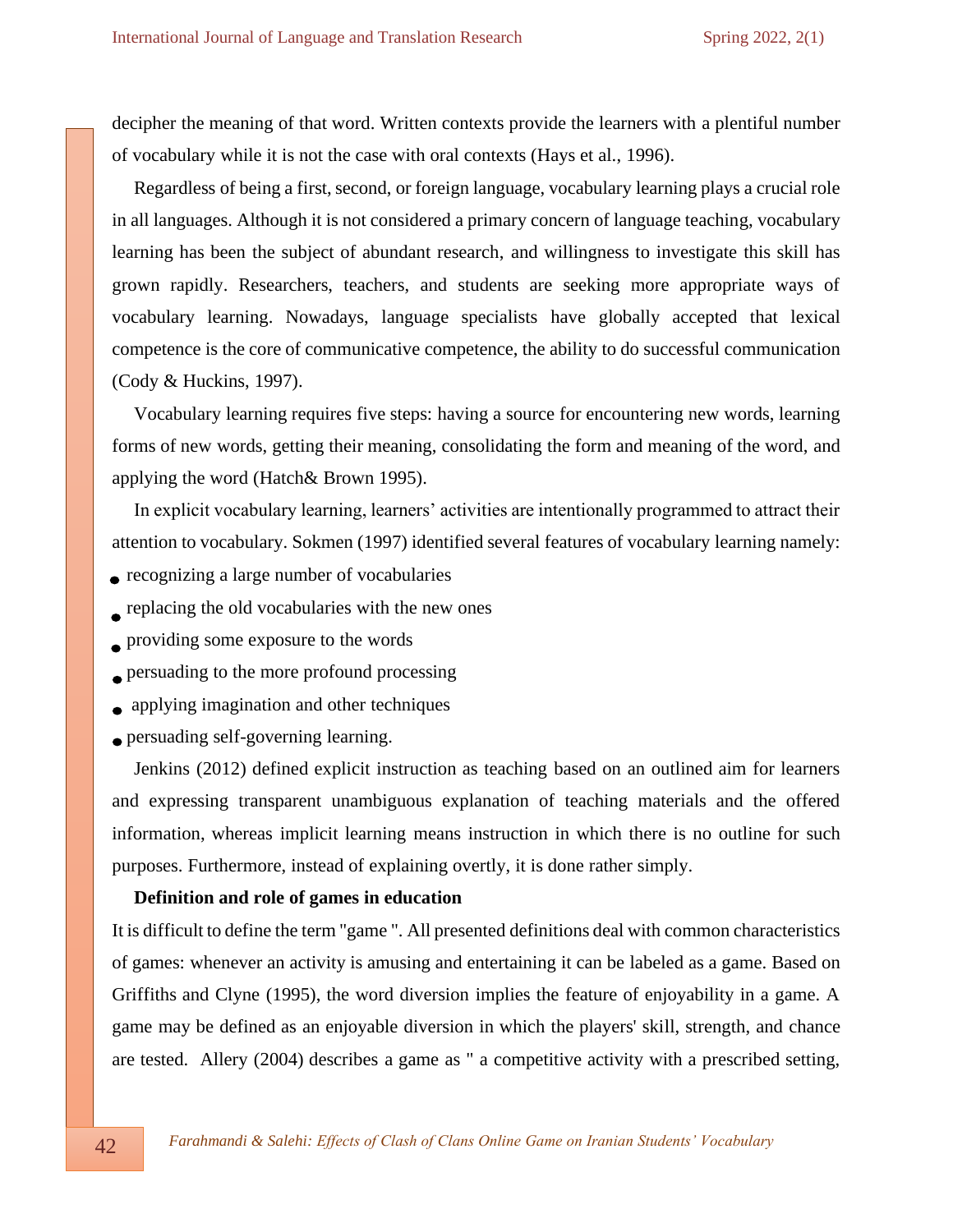constrained by rules and procedures. Learning results from playing the games (for example, interactions and behaviors exhibited) and not from the academic content or specialist subject matter" (p.504).

According to Shie (2003), classifying language games is not as easy as it seems. Every researcher categorizes language games differently due to their functions, language skills, teachers, and organizations.

Based on Littlewood (1981) and Hadfield (1985), there are two types of games: communicative and pre-communicative. Communicative games refer to the games with the aim of communication regardless of grammatical accuracy. Several communicative functions consisting of greeting, request, invitation, description, and narration are practiced in these games. Contrary to this type of game, the focus of pre-communicative games is on accuracy. Pre-communicative games are explicitly defined as grammar games (Steinberg, 1991; Ur.1988) and structural games (Hadfield, 1985). Structural-based games are intended to enhance linguistic ability in terms of specific syntactic patterns.

Games provide the students with teamwork and collaboration to achieve a common goal. This collaborative work is not restricted only to group work. It increases the symbiotic relationship among the learners. Students have to find the most appropriate responses and provide justification for their choices, listen to the other members' answers, and select the best ones. Therefore, collaborative work results in a spontaneous speech about the task, better pronunciation, and comprehension, and more participation, all while the students are thinking quickly. Students practice trust and self-esteem as well. They trust their teammates and their abilities and rationale to find answers. Their self-esteem also improves as their teammates pay attention, evaluate, and rely on their responses. During the game, the learners are repeating, reinforcing, retention, and transfer (El-Shamy, 2001). As there is a particular learning goal in each game, in each student's turn the same material is practiced differently. Hence, students who do not learn in their turns, have opportunities of learning from other members' turns.

Furthermore, students themselves are responsible for their learning and practicing and it is willingly accepted by them.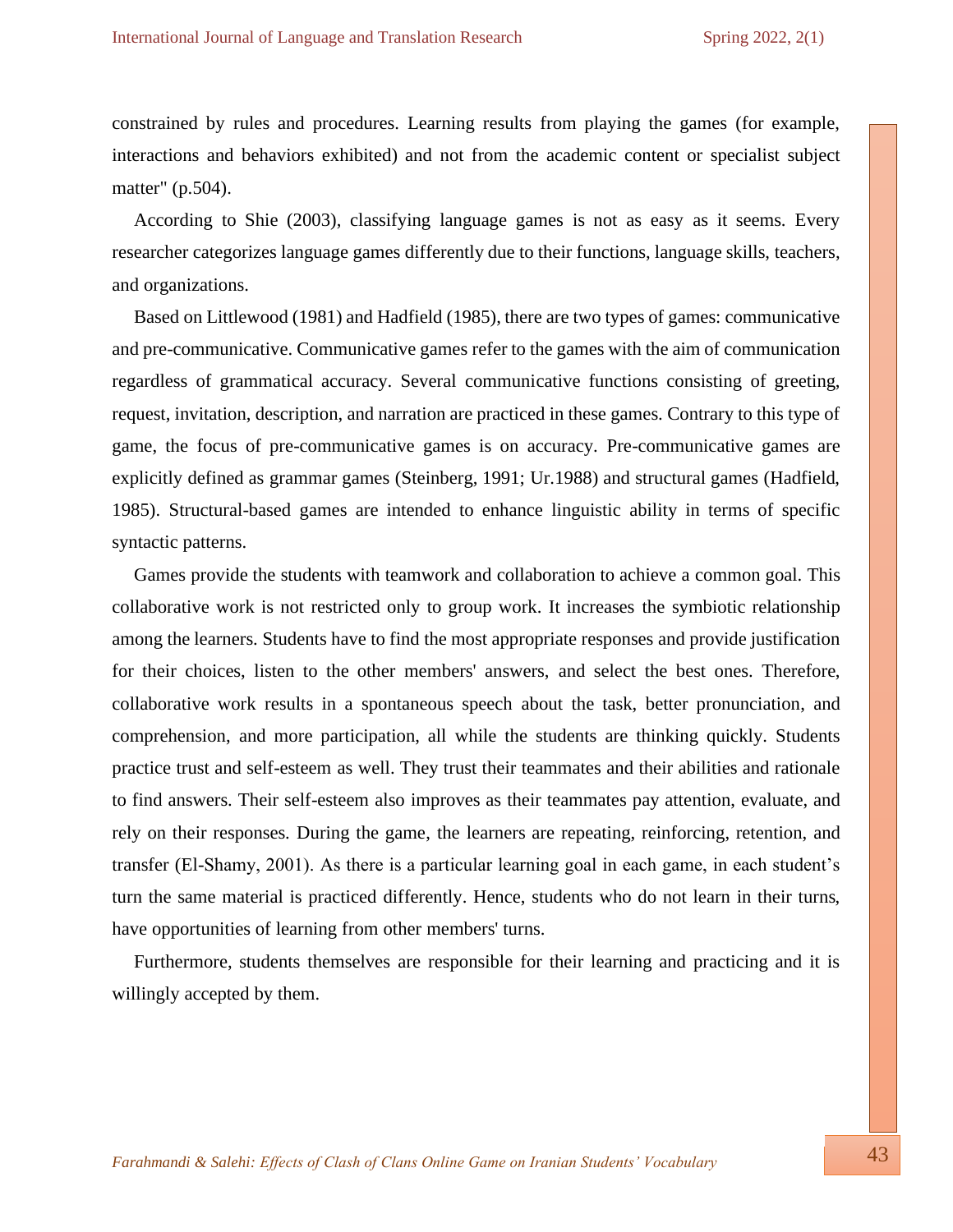#### **Active learning and educational games**

 Games provide effective learning opportunities to satisfy learners' needs during an active learning process (Allery, 2004; Anderson, 1998; Thatcher, 1990). Holler (1996) investigated the relationship between recall and learning methods. His findings indicated that games can enhance learning remarkably. He found that people remember 10% of what they read, 20% of what they see, 59% of what they hear and see, 70% of what they say, and 90% of what they do. Traditional teaching was based on teachers' explanations and students used to listen and do their homework but while playing games, students are active, autonomous and energetic, and enthusiastic participants in the learning procedure. Therefore, they learn more meaningfully and recall more easily*.*

## **Online instructional games**

 According to Yip and Kwan (2006), online vocabulary game results in the students, long-term recall and useful learning. A combination of physical and mental work constructs a behavior to achieve the goal (Martinson & Chu, 2008). By playing games, students learn to put their acquired language into practice. In addition, it increases their flexible thinking and provides an interactive learning situation where students and their learning needs are the central concern. Learning using an action needs actively discovering, analyzing, interpreting, problem-solving, physically working, and memory and cognitive processing (Forman, 2003). Learners extract meaning while playing. Furthermore, they learn from their errors as well as the other players. Learning procedure demands attractive, easy, and funny situations. It also should be congruent with daily activities and working conditions for obtaining maximum advantages (Pivec & Dziabenko, 2004).

#### **Empirical Background**

 Several empirical investigations confirm the effectiveness of using games on vocabulary learning. Aslanabadi et al. (2013), Aghlara & Hadidi Tamjid (2011), Ashraf et al, (2014), Vahdat & Rasti Behbahani (2013), Taheri (2014), and Salavati and Salehi (2016), have all conducted studies in this domain. The results of all of these studies support the hypothesis that games play a positive role in vocabulary learning.

In previous studies, the effects of games on vocabulary learning were examined. However, a specific game was not chosen and studied yet. Moreover, a longitudinal case study was not carried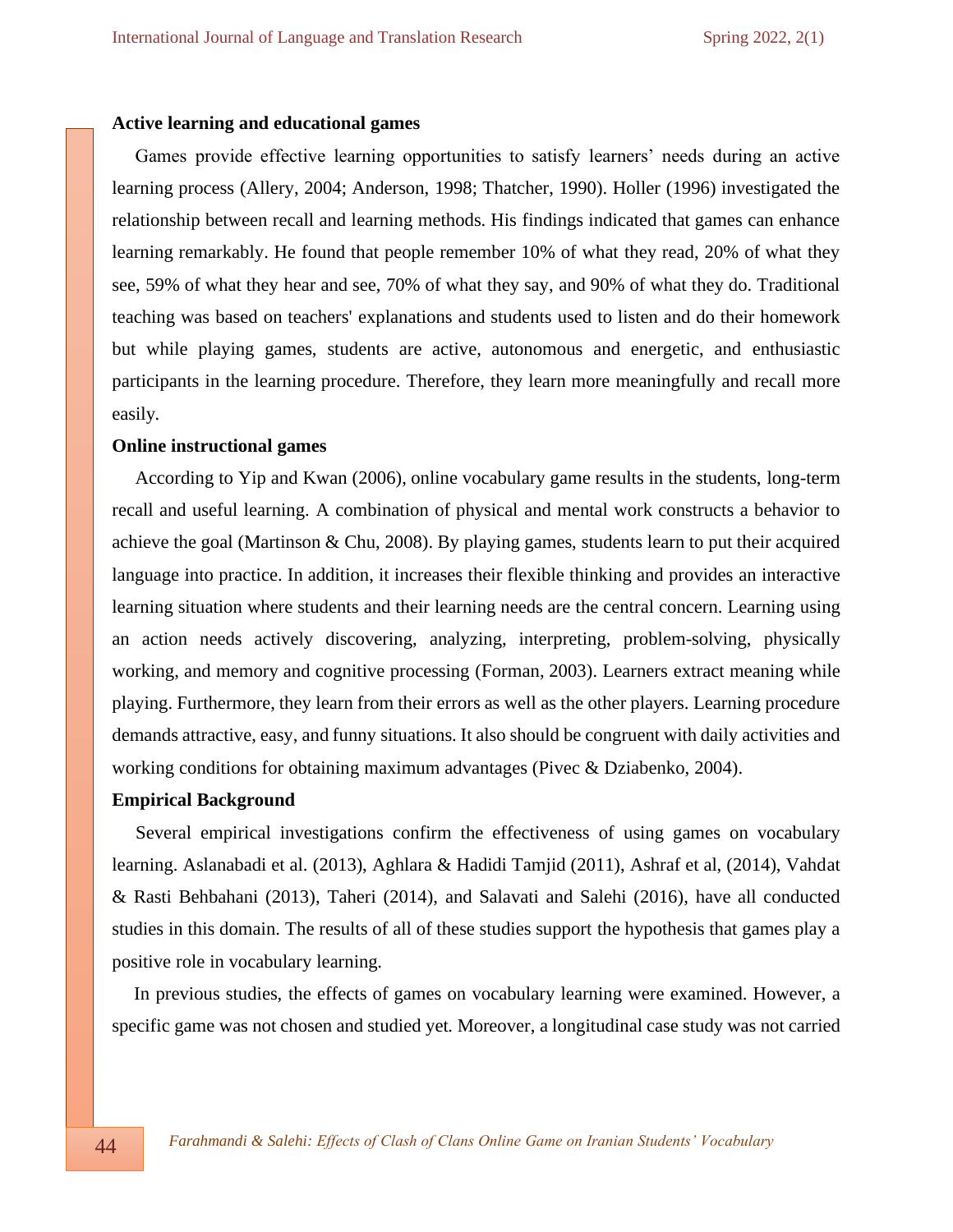out in former works. To bridge these gaps this research was carried out to answer the following research question:

Q. Does playing the Clash of Clans game significantly improve Iranian pre-intermediate EFL students' vocabulary knowledge?

### **Method**

In this part, the design, participants, instrumentation, and procedure of the study will be discussed in detail.

#### **Design**

 This qualitative study is a primary case research in nature that examines the effect of *the Clash of Clans* online game on vocabulary retention of Iranian pre-intermediate students. The researcher performs the role of a participant to collect detailed and in-depth data. The interview is also used to complete the data collection procedure.

#### **Participants**

 The participants of this study including three *Clash of Clans* male players were chosen randomly from among 19 pre-intermediate EFL students in Shahreza, Iran. They were 10,11 and 13 years old. Their English proficiency ranged from pre-intermediate (for two of the cases) to a new beginner who was the 10 year- old case.

#### **Instrumentation**

 Some instruments and materials were utilized in the present study. For instance, the *Clash of Clans* application was installed on the students' cell phones. A non-structured interview was also applied to evaluate the students' progress. Inside the interview, a list of 60 words and over 70 instructional sentences which were mostly about building a village, fighting, and shopping, was embedded.

## **Procedure**

 The present study was conducted in Shahreza, Isfahan, Iran. In the first stage, a series of general questions related to vocabularies used in this game was asked and students' responses were expressed orally. Then, 3 participants made a clan with the researcher and started playing the game.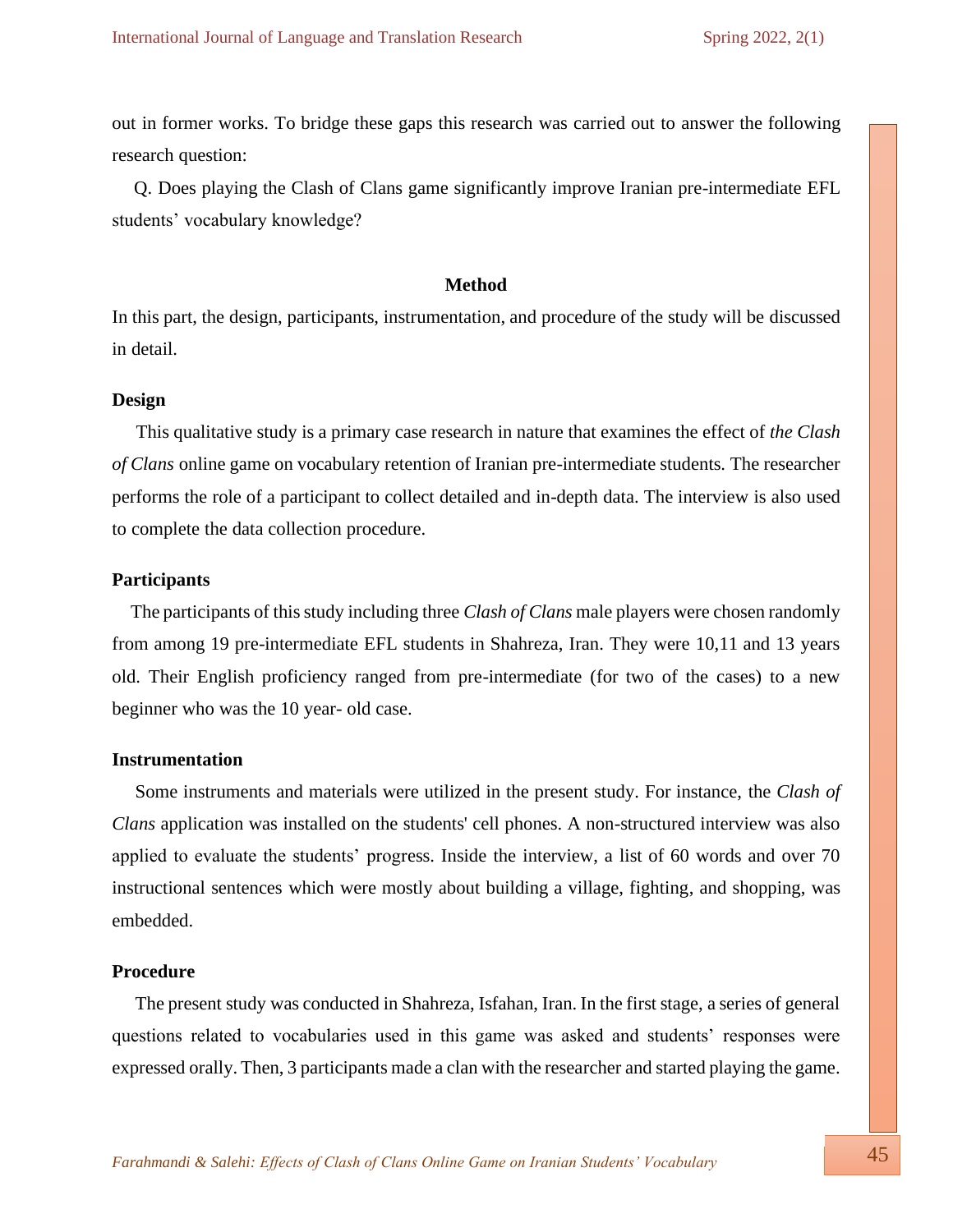Time allocated to this game varied from 10 to 30 minutes per day for all of the participants. Students did not use their dictionaries. Perhaps due to being deeply immersed in playing the game, they did not care about looking up the words in dictionaries. Every month, the same test was administered and after the passage of 3 months, 11 and 13 years old per-intermediate participants could answer all of the questions. The other participant who was a 10-year-old case could respond correctly to all of the questions after about 6 months.

#### **Results and Discussion**

To answer the research question, three randomly selected cases were studied and every month they were being tested. After one month, the number of correct responses of 13, 11, and 10-year-old cases was as follows respectively: 25, 32, and 17 words out of 60 words and 34, 31, and 19 instructional sentences out of over 70 total sentences. At the end of the second month, the results were 49, 53,30 correct words and 56, 59, and 32 correct instructional sentences. After a passage of about three months, two of the participants who were 11 and 13 years old, could gain good mastery of these words and sentences and responded correctly to all of the questions. On rare occasions, they showed poor pronunciation however, they could answer correctly all of the questions regarding the meaning of words and sentences. Then, they were excluded and the research continued with the 10-year-old case whose English knowledge was very limited. After four months, the number of correct words and instructional sentences was 50 and 59. After five months, 58 and 66, and after six months, despite showing mispronunciation on some occasions from the start to the end of the research, he could grasp the meaning of all of the words and sentences. As mentioned earlier, Chun –Wang Wei et al., (2012) pointed out that understanding through recitation results in distraction, exhaustion, and anxiety, and as in this study vocabulary learning was accompanied by an appealing game and took place without recitation, learners were not distracted, exhausted or anxious at all; instead, they enjoyed the process of learning. Therefore, this study is in line with the claim of Chun- Wang Wei et al., (20180. The obtained result also confirms the findings of Vlachopoulos and Makri (2017) that considered digital and online games as effective and appealing learning tools. The result is also congruent with the achievements of Holler (1996) who indicated that people remember 10% of what they read, 20% of what they see, 59% of what they hear and see, 70% of what they say, and 90% of what they do. It also supports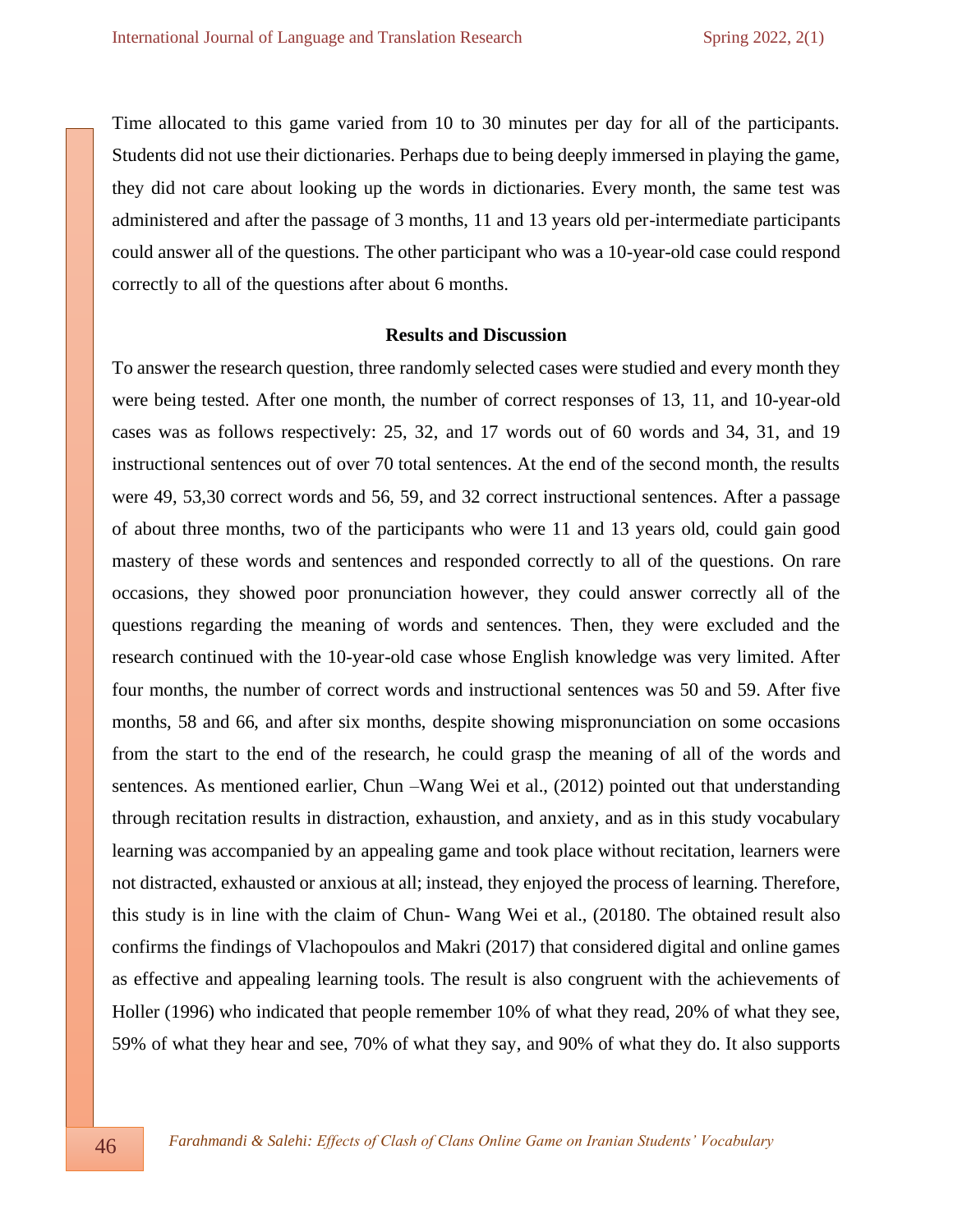the findings of Aslanabadi et al. (2013), Aghlara and Hadidi Tamjid (2011), Salavati and Salehi (2016), Vahdat and Rasti Behbahani (2013), and Taheri (2014) who regarded games as beneficial factors in vocabulary learning. It is also in line with the results of Yip and Kwan (2006), and Ashraf et al. (2014) that examined specifically online games and stated that they are interactive and motivating aids for vocabulary learning.

## **Conclusion**

This study indicates that *Clash of Clans* online games can contribute to vocabulary learning. Participants had to decipher the meaning of words and sentences from the context to survive and win the game. They learned subconsciously and in an enjoyable situation which resulted in learning the meaning of almost all of the words and sentences. The more they learn the words, the better they can play this game; therefore, the *Clash of Clans* online game can be utilized as an English vocabulary learning tool. The present research has some shortcomings as well. As it is a case study and only 3 participants were studied, the results cannot be generalizable. The other pitfall is the gender of the participants to the effect that only male students were observed. Despite these limitations, this game can help the students to enrich their vocabulary knowledge without any formal instruction. Probably, it can contribute to the enhancement of some other skills such as grammar; therefore, further research can be done on this game. Furthermore, other online English games with different themes seem to be appropriate choices for doing research.

## **References**

- Aghlara, L., & Tamjid, N. H. (2011). The effect of digital games on Iranian children's vocabulary retention in foreign language acquisition. *Procedia-social and behavioral sciences,* 29, 552-560.
- Anderson, K.S. (1998). *Let the games begin: The gaming approach as an alternative paradigm in nursing education*. Unpublished Ph.D. Dissertation, North Carolina State University, North Carolina.
- Ashraf, H., Motlagh, F.G. & Salami, M. (2014). The impact of online games on learning English vocabulary by Iranian (low-intermediate) EFL learners. *Procedia-social and behavioral sciences*, 98, 286–291.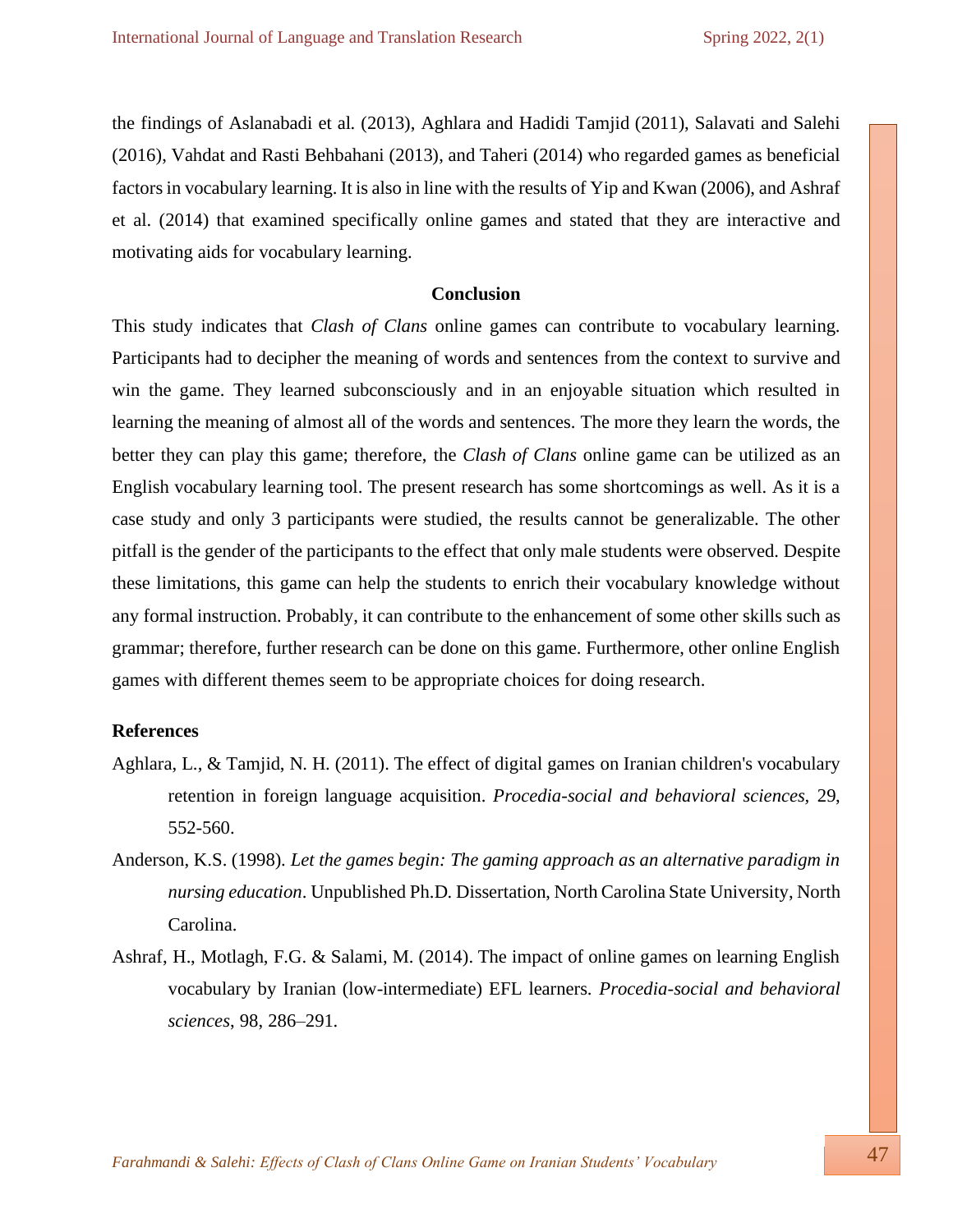- Aslanabadi, H. & Rasouli, G. (2013). The effect of games on the improvement of Iranian EFL vocabulary knowledge in kindergartens. *International Review of Social Sciences and Humanities, 6*(1), 186–195.
- Wei, C. W., Kao, H. Y., Lu, H. H., & Liu, Y. C. (2018). The effects of competitive gaming scenarios and personalized assistance strategies on English vocabulary learning*. Journal of Educational Technology & Society, 21*(3), 146-158.
- Cody, J. & Huckin, T. (Eds). (1997*). Second Language Vocabulary Acquisition*, Cambridge University Press, New York.
- Djawa, Y. A. (2018). Analysis of the jargon used by players of the Clash-of-Clans game, an online game. *Academic Journal of Education Sciences, 1*(1), 28-39.
- El-Shamy, S. (2001). *Training games: Everything you need to know about using games to reinforce learning*. McGraw Hill Professional.
- Eskandari, Z., Khonmohammad, H., & Komeijanifarahani, A. A. (2014). The effect of using games on English grammar with a focus on Iranian young learners of English. *International Journal of Language Learning and Applied Linguistics World, 5*(1), 458-471.
- Foreman, J. (2003). Next-generation educational technology versus the lecture. *EDUCAUSE review,* 38, 12-23.
- Griffiths, R. & Clyne, M. (1995). *Games: A context and a medium for learning*, in Wakefield, J. & Velardi, L. (Eds.): *Celebrating Mathematics Learning, The Mathematical Association of Victoria, Melbourne*, 191–195.
- Hadfield, J. (1985). *Elementary communication games: A collection of games and activities for elementary students of English*. Nelson.
- Harmer, J. (2007). *The Practice of English Language Teaching*. Harlow. English: Pearson Longman.
- Hatch, E. & Brown, C. (1995*). Vocabulary, Semantics, and Language Education*, Cambridge University Press, New York.
- Hayes, D. P., Wolfer, L. T., & Wolfe, M. F. (1996). Schoolbook simplification and its relation to the decline in SAT-verbal scores. *American Educational Research Journal, 33*(2), 489- 508.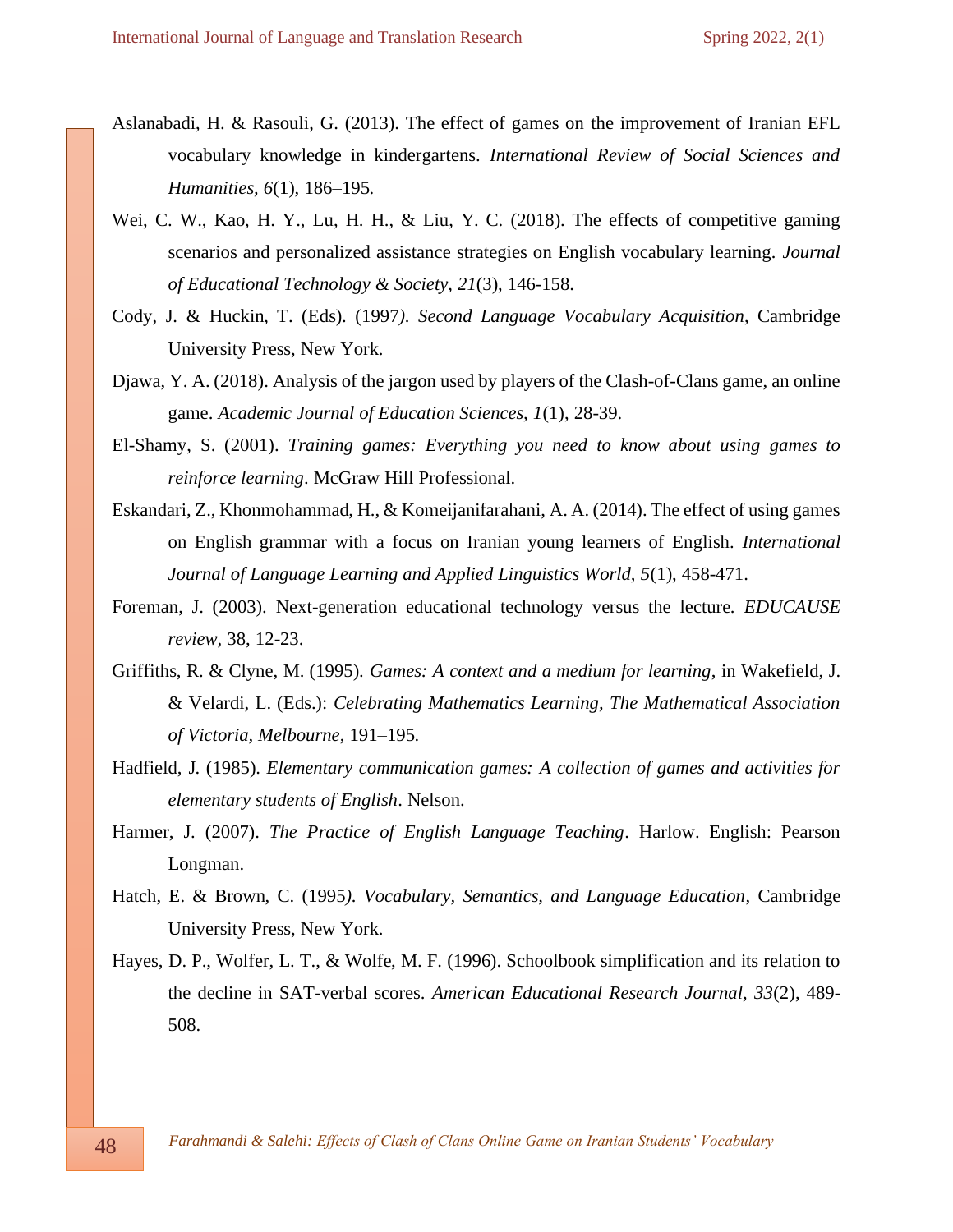- Jafari, D., Madani, D., & Maghsoudi, M. (2013). The effect of using the Instructional games on Iranian EFL learners' vocabulary achievement and their retention. *Language in India, 13*(10), 234-252.
- Jenkins, J. (2012). English as a Lingua Franca from the classroom to the classroom. *ELT journal, 66*(4), 486-494.
- Littlewood, W. (1981). *Communicative Language Teaching: An Introduction,* Cambridge University Press.
- Martinson, B. E., & Chu, S. (2008). Impact of learning style on achievement when using course content delivered via a game-based learning object. In *Handbook of research on effective electronic gaming in education*. IGI Global.
- Pivec, M. & Dziabenko, O. (2004*). Game-Based Learning Framework for Collaborative Learning and Student e-teamwork,* Http://www. Unigame.Net/html/publications.Html
- Prensky, M. (2003). Digital game-based learning. *Computers in Entertainment (CIE), 1*(1), 21-21.
- Salavati, M., & Salehi, H. (2016). Impact of Using Instructional Video Games as an on EFL Learners' Vocabulary Retention. *Universal Journal of Educational Research, 4*(12), 2724- 2728.
- Salehi, H. (2017). Effects of using instructional video games on teaching English vocabulary to Iranian pre-intermediate EFL learners. *International Journal of Learning and Change, 9*(2), 111-130.
- Shie, J. (2003) *Aspects of EFL Games, T*he Crane Publishing Company, Taipei.
- Sökmen, A. J. (1997*). Current trends in teaching second language vocabulary*, in Schmitt, N. & McCarthy, M. (Eds.): *Vocabulary: Description, Acquisition and Pedagogy*, Cambridge University Press, Cambridge, UK, 237–257.
- Steinberg, J. (1991*). Games Language People Play*, Markham, Dominie Press, Ontario.
- Taheri, M. (2014). The effect of using language games on vocabulary retention of Iranian elementary EFL learners. *Journal of Language Teaching and Research, 5*(3), 544.
- Thatcher, D. C. (1990). Promoting learning through games and simulations. *Simulation & Gaming, 21*(3), 262-273.
- Ur, P. (1988). *Grammar practice activities: A practical guide for teachers*. Cambridge University Press.